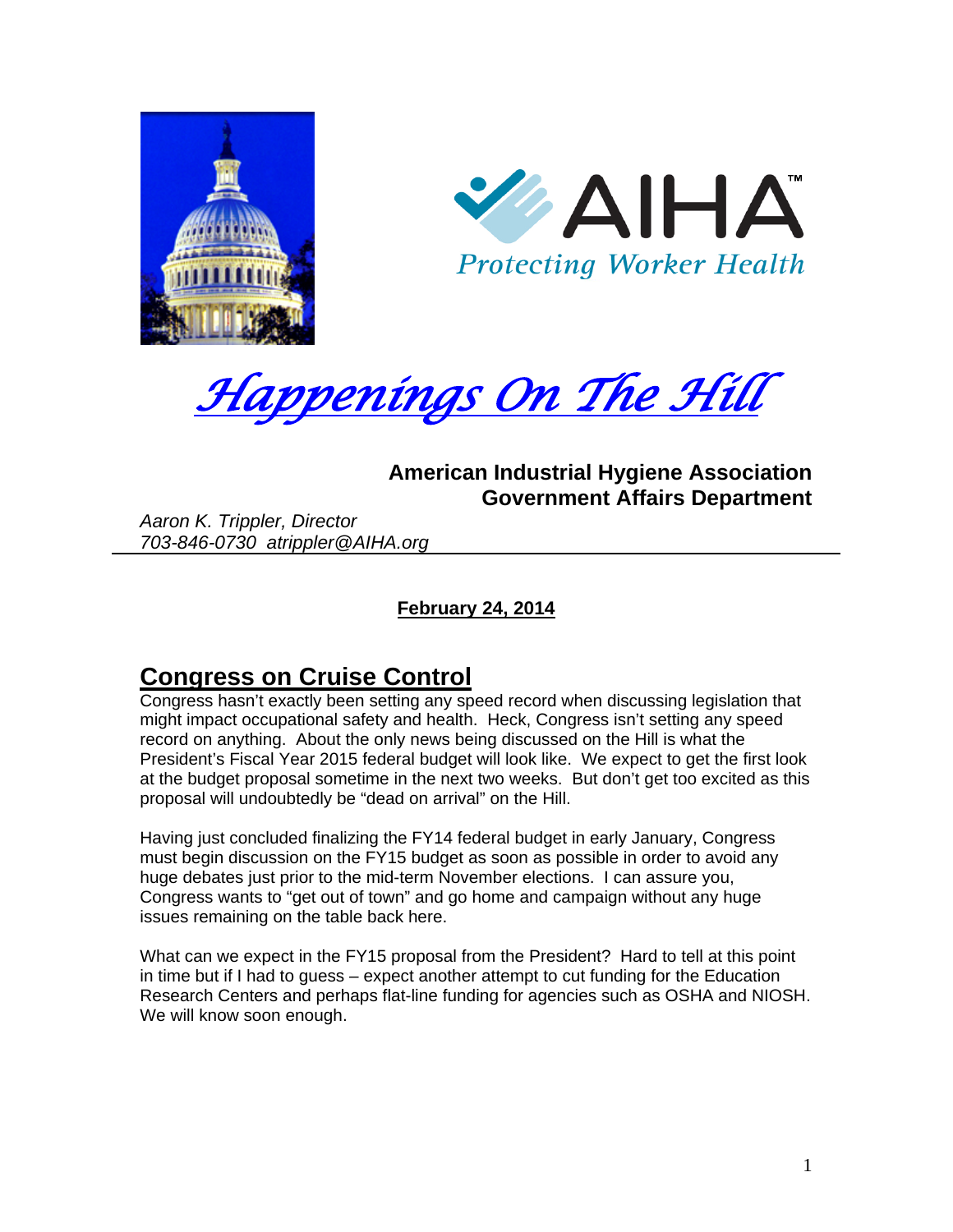# **Bill Introduced to Consolidate Labor and Commerce Departments**

Here's a new one for you. A bill has been introduced in the Senate that would consolidate the Departments of Labor and Commerce. According to the bill OSHA would be lumped into one large agency that would provide worker protections and promote business. One goal of the bill is to get rid of "duplicative" efforts. Not sure I should comment on this – let's just say the bill is likely to go nowhere. However, brings back some previous attempts to change things – like making the Environmental Protection Agency a cabinet-level department.

Speaking of some "far-out proposals", how about the one in California. This effort would divide the state of California into six separate states. Better not comment on that one either.

# **Regulatory Activity**

Things seem to have slowed down just a bit on the regulatory front after a couple of months with an unusually high amount of activity. While this has been true so far as "proposals" go, it has not been the case on continued movement of existing proposals.

### **OSHA Crystalline Silica Proposed Rule**

The deadline for submission of comments has now passed and it looks as if OSHA received approximately 3,000 responses. Public hearings on the silica proposed rule are to begin March 18 and are now scheduled to run at least through April 1. If you didn't get anything from the above, let me spell it out. This issue is a long, long way from ever being finalized.

Just 30 days ago the issue was one that had many people talking about how this was the one big thing OSHA was trying to finalize in 2014. Now, even those at OSHA have stated that the agency will be spending the rest of the year reviewing the comments submitted and the expected comments from the hearings. That means it will be some time before we see a final proposal. And you can bet the lawsuits will be flying when, if ever, a final proposal is announced. Dr. David Michaels however, has stated that the silica rule is now the number one priority of the agency.

For your information, AIHA comments on the proposed rule can be found at https://www.aiha.org/government-affairs/PublicPolicy/Silica%20Comments-Submitted-02-04-14.pdf

In addition to AIHA submitted comments, AIHA will be appearing and providing comments at the public hearings.

### **OSHA Injury and Illness Prevention Program (I2P2)**

The I2P2 used to be the number one priority of OSHA but is now so controversial there is no telling when, or if, OSHA will put out an actual proposal. OSHA states the agency is still on track to put out a proposal by the end of 2014 but that will be difficult if not impossible.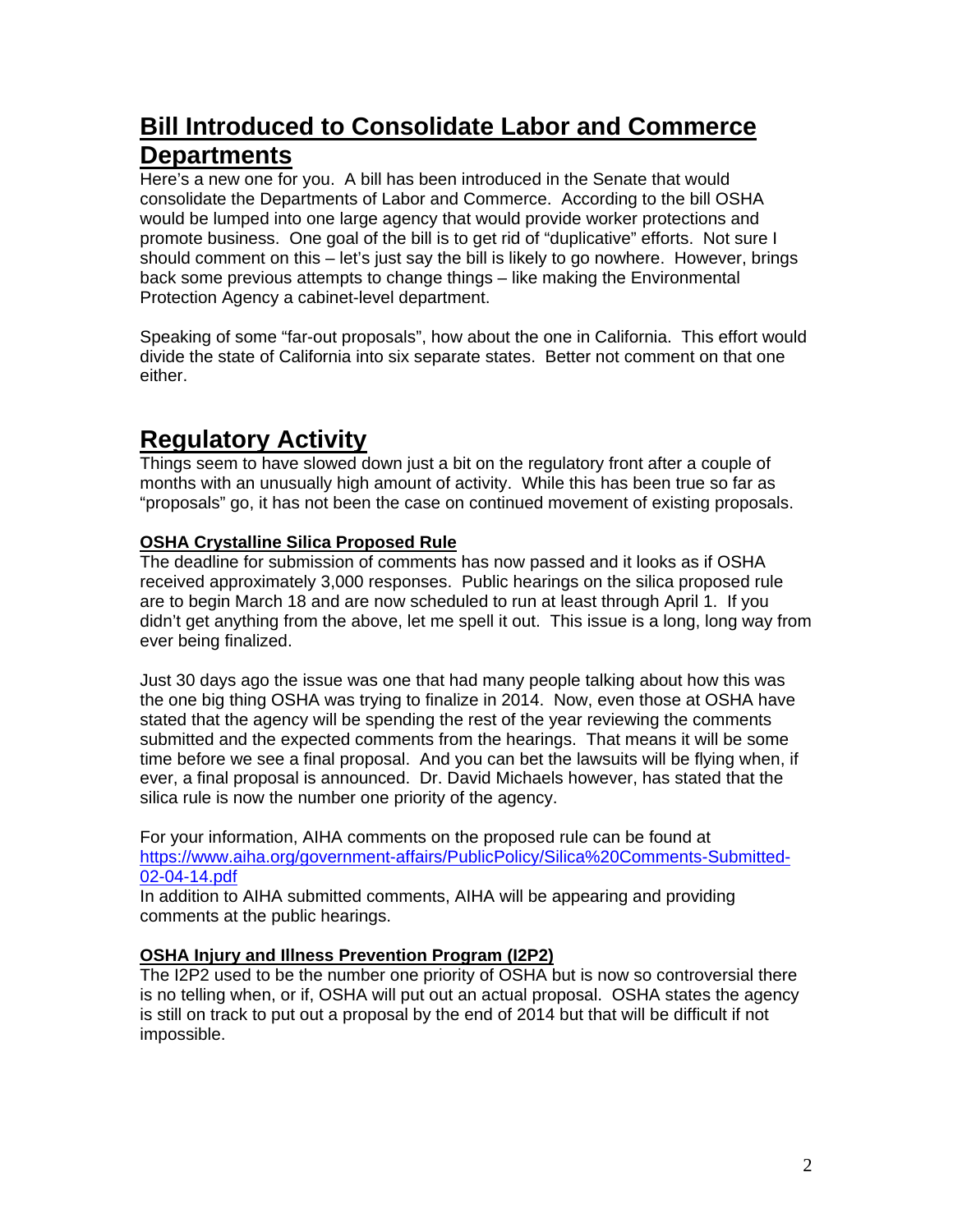#### **OSHA Recordkeeping Standard**

OSHA still hopes to continue moving forward with its recordkeeping proposal. The proposed rule is still in the comment period, now scheduled to end on March 10. But opposition is continuing to build over this proposal even before the comment period ends. Some business leaders are concerned about the data being used in a way that would be hugely detrimental to their business, possibly even resulting in some businesses underreporting injuries and illnesses.

#### **NIOSH Carcinogen Policy Document**

The comment period has now closed on the NIOSH Draft Current Intelligence Bulletin "Update of NIOSH Carcinogen Classification and Target Risk Level Policy for Chemical Hazards in the Workplace". As stated by NIOSH, the draft document provides an update of the NIOSH Carcinogen Classification and relevant Recommended Exposure Limit (REL) policies. AIHA submitted comments on this proposal and the comments can be found at https://www.aiha.org/government-affairs/PublicPolicy/NIOSH-Carcinogen%20Comments-Submitted-02-10-14.pdf

### **The Way I See It!!**

This month's "Happenings" is a bit short on substance but not opinion.

One of the questions I am constantly asked is "why can't OSHA get anything done?" A fair question with a difficult answer. It would be easy to simply respond that OSHA is subject to a lot of politics, and I mean a lot of politics. It would also be easy to simply answer that it depends on who asked the question, and more importantly, when they asked it. Let me explain.

When the Democrats are in control of the White House, therefore OSHA, it seems inevitable that industry and/or business in general will complain that OSHA is too focused on enforcement. When the reverse is true and the Republicans control the White House, and therefore OSHA, it is inevitable that labor will complain that OSHA is too focused on compliance assistance and allowing injuries and illness to increase in the workplace. Either way, politicians and others can usually twist the words to fit whatever scenario they wish to address.

Yes, you can look at numbers end on end to prove or disprove success or failure at OSHA. But let's throw all of this out the window and look at the success of the agency from a different point of view. Not by enforcement or compliance assistance but by whether or not, in the long term, workers and others are protected from workplace hazards. In my opinion, the answer is a resounding "yes" and for different reasons than most would think.

Step back and think about it. In the early 90's OSHA proposed an indoor air quality standard to address the issue of health hazards posed by occupational exposure to tobacco smoke. The agency received in excess of 100,000 comments on the proposed standard and in 1994 the standard was withdrawn. It was obvious at the time that it was not possible to enact such a standard. So – was the attempt by OSHA a failure?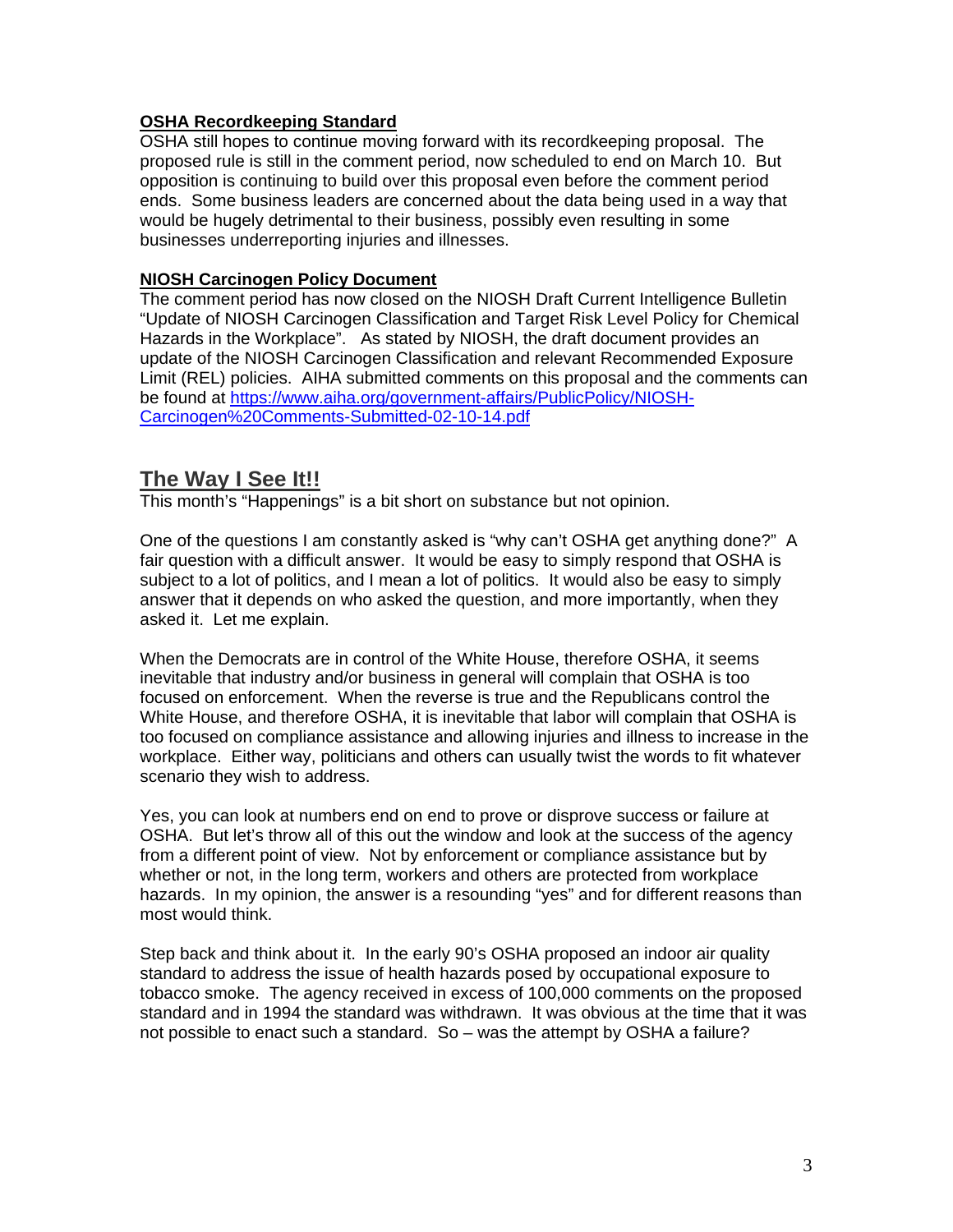Not in my opinion! OSHA may have failed to enact a standard but succeeded nonetheless. Think about it. Since 1994 how many employers, both public and private, took it upon themselves to address this issue? It has to number in the hundreds of thousands. In other words, the proposed standard was withdrawn but the issue was addressed. Perhaps not to the satisfaction of everyone but I would say our workplaces and even our public areas are much safer from tobacco smoke today than pre-1994.

Another example. Ergonomics. In November of 2000 just prior to the Clinton Administration leaving town, OSHA published a final rule on an ergonomics program. When the Bush Administration took control of the White House and Congress in January of 2001, Congress overthrew this standard and it has not appeared in any future efforts from the agency. Did OSHA fail with this issue? Again, depends on who you talk to but in my opinion OSHA did not fail.

Why? Again, stop and think about it. I would venture to guess that prior to the effort to enact this ergonomics rule that upwards of 90 percent of workers and others had never heard the term "ergonomics". They may have known about the problems of ergonomics but no one had ever used this term nor specifically addressed the issue. Today, nearly everyone knows what ergonomics is and what it means. Not only that, but again think of the hundreds of thousands of employers, both public and private, that have addressed this issue on their own. The workplace is obviously safer ergonomically than prior to the ergonomics proposed rule.

I understand there will be many who disagree with my views on this, but the bottom line is that OSHA has been very successful, not only when it enacts or enforces a standard or rule or provides compliance assistance but sometimes just by taking a look at the issue and making everyone aware. This "educational" effort provided to workers, employers and others is hard to measure.

And I'm sure one could come up with many more such success stories.

Bottom line – you can agree or disagree whether or not the agency has been out of touch with employers or workers but success can found in many different ways. Let's hope these efforts can be measured in the same way in the future. Besides, I'm getting a little tired of a call one day complaining that OSHA is over-regulating and the next day receive a call that OSHA isn't doing enough. How about everyone trying, just once, to work together. Anyway, that's the way I see it!

# **Federal and State Legislative Action Centers**

Visit the AIHA Federal Legislative Action Center to stay abreast of national issues important to occupational health and safety. Simply go to the AIHA home page. Click on "government affairs", located on the "stay connected" tab at the top of the page. Once in government affairs, click on "Federal Legislation Action Center". Also available within this Action Center is the opportunity for any member to directly contact their elected officials in Washington simply by inserting their zip code. You can send an email or learn how to contact them by phone or mail. Take a look!